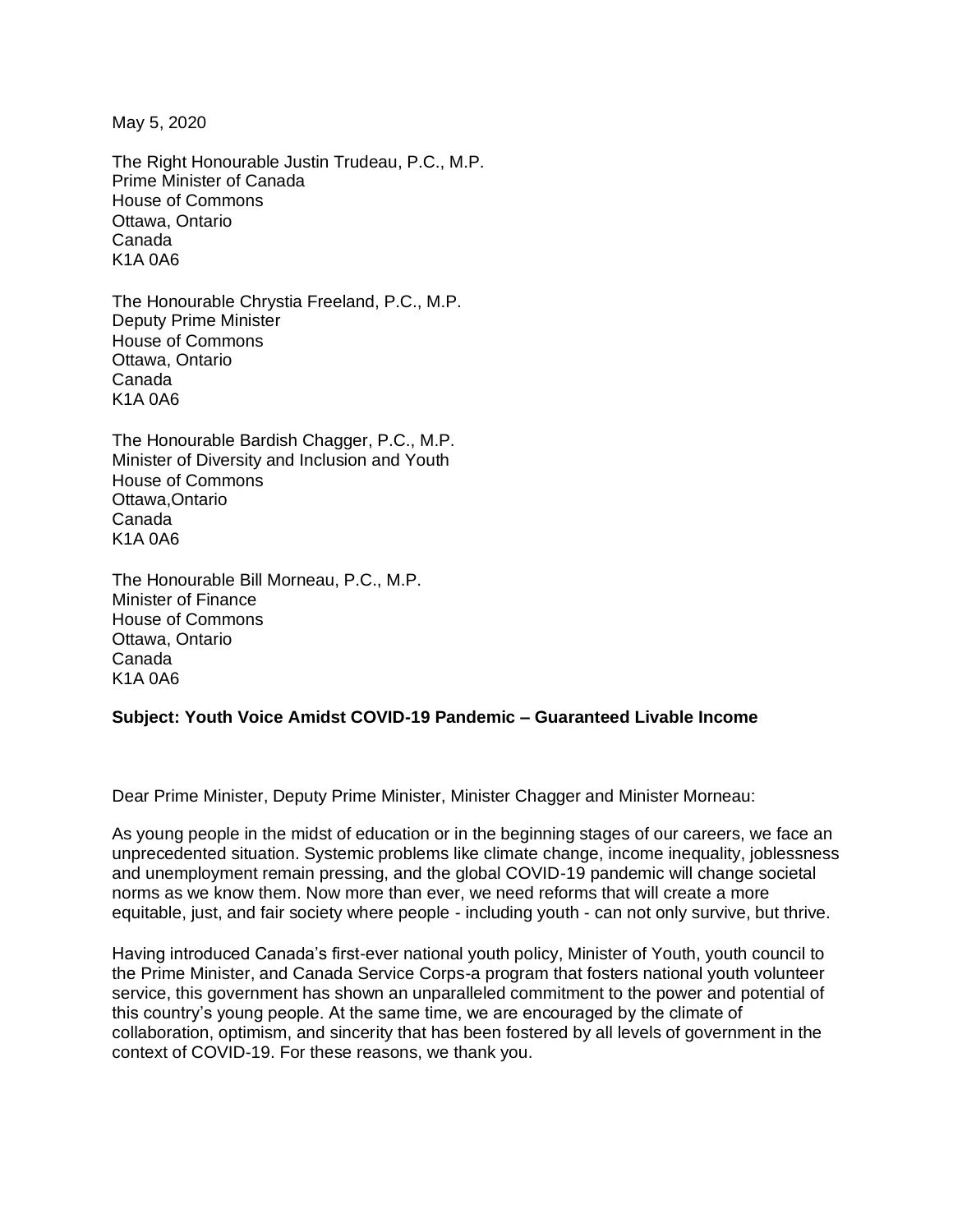At the same time, critical challenges remain. While we have seen the introduction of the Canada Emergency Response Benefit (CERB) as a crucial tool to get money in the pockets of those in need, across the country, youth, informal or low-income workers, social assistance recipients, and those who are unemployed continue to find themselves excluded. Moreover, while COVID-19 has made problems of income insecurity, unemployment, and poverty more pronounced, these aren't new issues: 2019 research from **MNP** Consumer Debt Index found that nearly half of Canadians reported being \$200 or less away from bankruptcy at the end of each month. Further, a Canadian [Centre for Policy Alternatives](https://www.policyalternatives.ca/sites/default/files/uploads/publications/2020/03/Rent%20is%20due%20soon%20FINAL.pdf) report indicated that as of 2016, nearly 50% of working tenant households have less than a month's income saved, and nearly 25% have less than a week's income. Today's youth in Canada have struggled with unemployment, student debt, and the ability to save for a home or retirement - among other challenges - prepandemic, and we will continue to do so after should we not see serious policy changes.

To this end, we echo the calls of the members of the Senate of Canada in their April 21st, 2020 letter, requesting that Ministers work to restructure CERB with a view to ensuring greater social and economic equity for not only youth, but all Canadians. Each new initiative - including the new measures for students introduced on April 22nd - takes time to craft and implement, leaving those most in need further vulnerable. The patchwork of programs we're seeing fosters inefficiency for public servants, confusion for recipients, and persistent vulnerability for those who are most in need. For these reasons, we support the Senators' call to restructure CERB as a crisis minimum income.

In the longer-term, it is our hope that this government will take seriously Senators' call to craft social and economic reforms that develop a positive legacy for all Canadians, in particular by exploring the pursuit of a guaranteed livable income in Canada. Exploring this type of response is both urgent and welcomed by us and many other individuals and organizations across Canada, and we are keen to support this process through providing a youth perspective. This is a made-in-Canada, evidence-based, and compassionate solution, with [data](http://bouncebeta.com/basicincomemanitoba.ca/wp-content/uploads/2019/07/BIM-Infographics.pdf) showing that it would not only be feasible, but with the potential to produce significant positive outcomes in so many facets of Canadians' lives.

While this is a complex and dynamic issue, we as youth recognize the need to engage in dialogue and action during this time of social change. We understand it is crucial for young Canadians to tackle this topic alongside fellow youth, student groups, and youthfocused organizations. We can come out of this crisis as a more fair and equitable society, with more certainty in our futures than ever. That's why we - the following undersigned individuals and organizations, representing young people from coast to coast to coast - add our voice to parliamentarians from all parties, calling to bridge the ideological divide and urging you to make the recent solution proposed by members of the Senate of Canada a reality.

## Sincerely,

Canadian Council of Young Feminists - Senator McPhedran's Youth Advisory Basic Income Canada Youth Network, with and on behalf of:

- 1. Basic Income Canada Network/Réseau canadien pour le revenu garanti *National*
- 2. Basic Income Hamilton *Ontario*
- 3. Basic Income London *Ontario*
- 4. Basic Income Manitoba *Manitoba*
- 5. Basic Income Nova Scotia *Nova Scotia*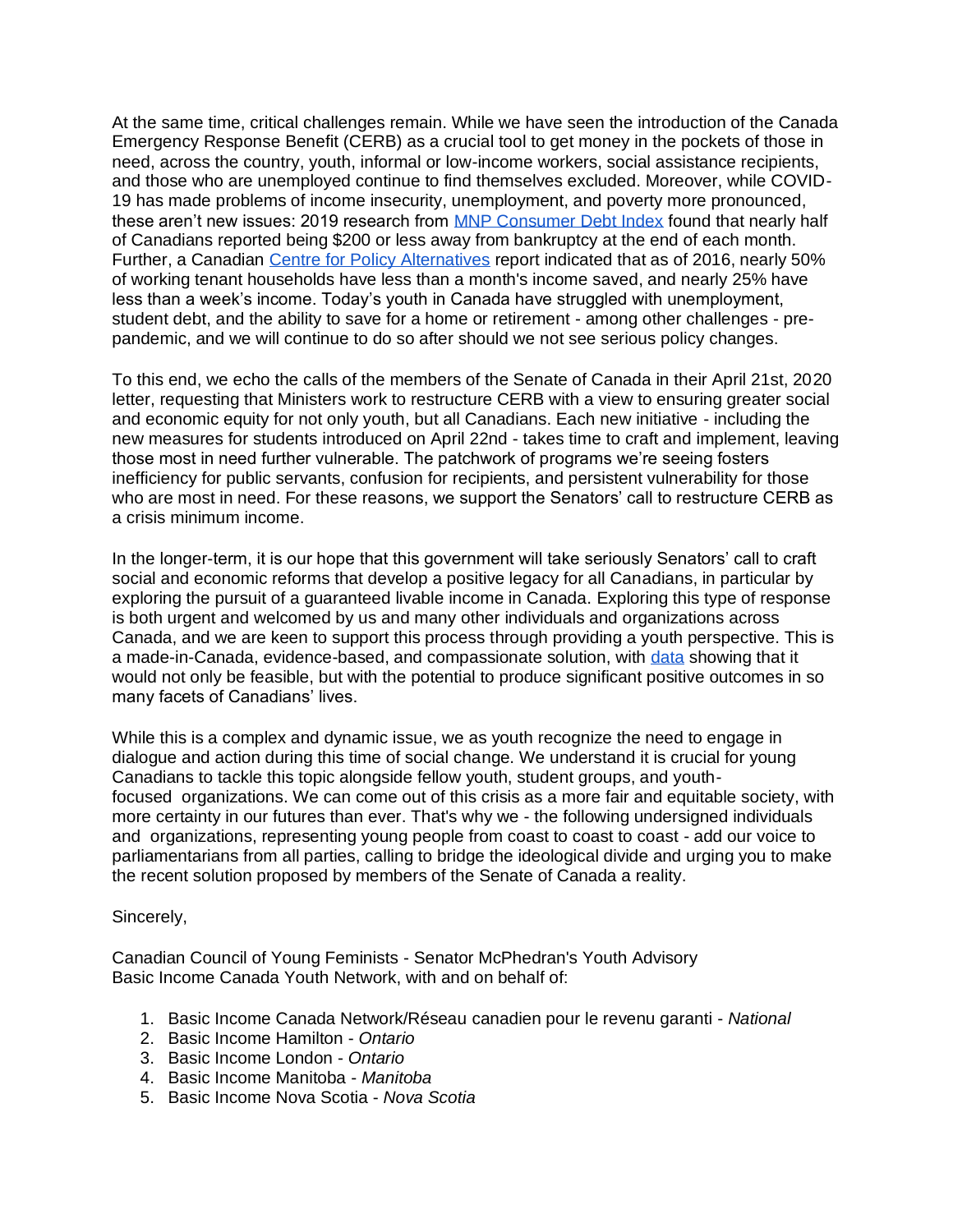- 6. Basic Income Peterborough Network (BIPN) *Ontario*
- 7. Basic Income Waterloo Region (BIWR) *Ontario*
- 8. Canadian Coalition for Global Health Research Students and Young Professionals Network (SYPN) - *National*
- 9. Canadian Council for Refugees Youth Network/Réseau des jeunes Conseil Canadien pour les réfugiés - *National*
- 10. Canadian Federation of Students *National*
- 11. Choices for Youth *Newfoundland & Labrador*
- 12. Climate Justice Ottawa
- 13. Coalition Canada: BIG/RdB Actions *National*
- 14. Durham Food Policy Council *Ontario*
- 15. Engineers Without Borders Canada *National*
- 16. Greater Fredericton Social Innovation *New Brunswick*
- 17. HAMSMaRT *Ontario*
- 18. Halton Poverty Roundtable *Ontario*
- 19. Hamilton Roundtable for Poverty Reduction *Ontario*
- 20. Income Security Peterborough *Ontario*
- 21. Institute for International Women's Rights Manitoba *Manitoba*
- 22. Keeping Six *Ontario*
- 23. Kingston Action Group for a Basic Income Guarantee *Ontario*
- 24. La Maison de Jonathan *Quebec*
- 25. Manitoba Youth for Climate Action *Manitoba*
- 26. Millennial Womxn in Policy *National*
- 27. Ontario Basic Income Network *Ontario*
- 28. Ontario Council for International Cooperation *Ontario*
- 29. P.E.E.R.S. Alliance *Prince Edward Island*
- 30. PEI Working Group for a Livable Income/C-BIG PEI *Prince Edward Island*
- 31. Peterborough Youth Empowerment Committee *Ontario*
- 32. Social Planning and Research Council of Hamilton *Ontario*
- 33. St. Thomas University Students' Union *New Brunswick*
- 34. Toronto Youth Food Policy Council *Ontario*
- 35. UBI Works *National*
- 36. Voices: Manitoba's Youth in Care Network *Manitoba*
- 37. Volunteer Greater Fredericton *New Brunswick*
- 38. Women's March Ottawa *Ontario*
- 39. Young Greens of Prince Edward Island *Prince Edward Island*
- 40. Youth Agencies Alliance (YAA Winnipeg) *Manitoba*
- 41. Youth Climate Lab *National*
- 42. YWCA Canada *National*
- 43. YWCA Halifax *Nova Scotia*

As individuals:

- 1. Dr. Brenda Beagan, Professor, School of Occupational Therapy, Dalhousie University
- 2. Dr. Elaine Power, School of Kinesiology & Health Studies and Department of Gender Studies, Queen's University
- 3. Dr. Elizabeth (Mandy) Kay-Raining Bird, Professor, School of Communication Sciences and Disorders, Dalhousie University
- 4. Dr. Evelyn L. Forget, Professor, Faculty of Health Sciences, University of Manitoba
- 5. Dr. Haideh Moghissi, Emerita Professor, York University
- 6. Dr. James P. Mulvale, Faculty of Social Work, University of Manitoba